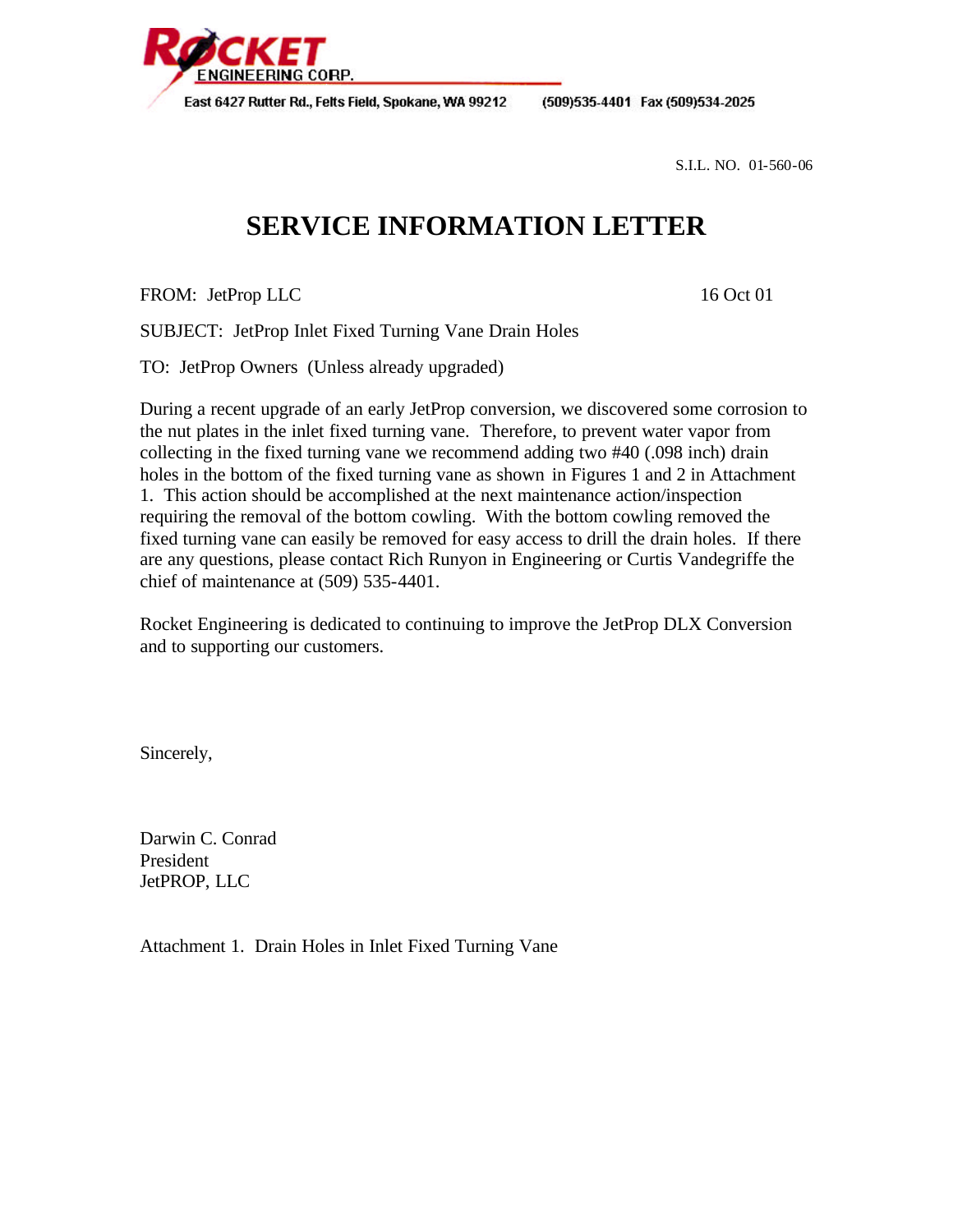## **Attachment 1 Drain Holes in Inlet Fixed Turning Vane**



Figure 1. Fixed Turning Vane Drain Holes